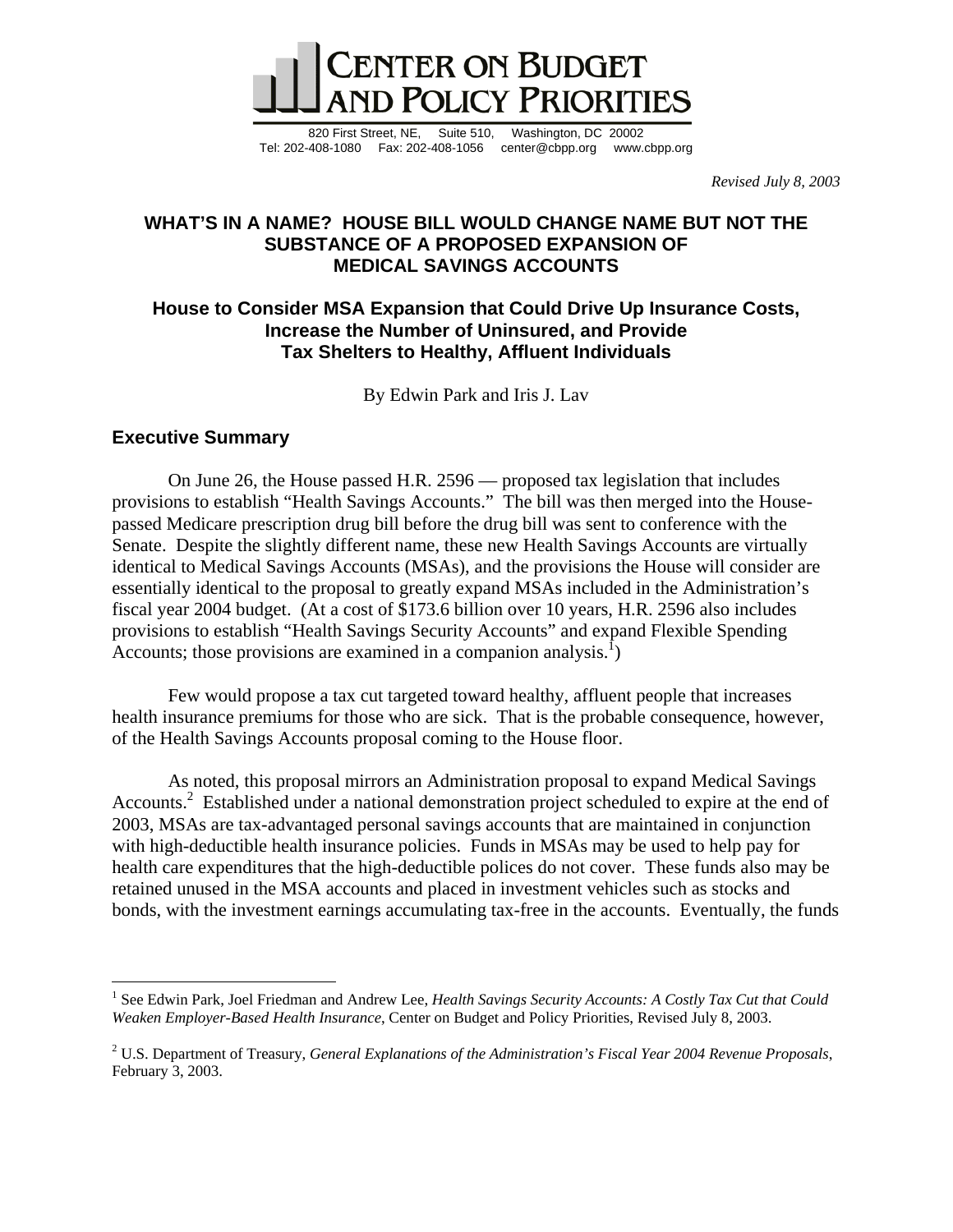in these accounts may be withdrawn not only for medical purposes but also for *non*-medical purposes such as retirement. As a result, MSAs can be used as a tax shelter.<sup>3</sup>

MSA use currently is limited. MSAs may be set up by self-employed individuals and people employed at small businesses. Small firms may offer MSAs and high-deductible plans and make tax-advantaged deposits into their employees' MSA accounts, or individuals employed at such firms may establish MSAs themselves and make their own deposits into them. Deposits into MSAs by individuals are tax deductible.

 The House bill (and the Administration's budget) would greatly expand MSAs. Proponents of large-scale expansion argue that it would increase health insurance coverage and thereby reduce the ranks of the uninsured. But most health analysts disagree. Leading analysts and research institutions have concluded that the effect is likely to be the reverse.

In particular, an array of analyses by respected research institutions has found that widespread use of MSAs could adversely affect the employer-based health insurance market by causing the cost of traditional, low-deductible insurance coverage that provides comprehensive benefits to spiral. As a result, significant numbers of employers might no longer be able to afford to offer traditional plans. The loss of such plans would place in jeopardy large numbers of older and sicker employees, who particularly need such coverage.

The national MSA demonstration project has produced no evidence to dispel the disturbing findings that emerge from this body of research. Despite these strong warnings, the House bill and the Administration's budget would repeal most current protections and limitations related to MSAs, to make MSAs more lucrative as tax shelters for affluent, healthy individuals — and hence more attractive to such individuals — and to allow unlimited expansion of MSAs across the country. These MSA expansions have long been pushed by insurance companies that sell MSA policies and conservative policy institutions. The MSA proposals would cost the Treasury \$5.7 billion over ten years, according to the Joint Committee on Taxation.

The research on MSAs suggests that strong caution should be exercised with respect to these proposals. The risks that the proposals present stem from the following factors.

- **1. Widespread use of MSAs could jeopardize coverage for substantial numbers of Americans in traditional health insurance by causing premiums for traditional insurance to rise markedly; research by the RAND Corporation, the Urban Institute, and the American Academy of Actuaries has found that premiums for traditional insurance could** *more than double* **if MSA use becomes widespread.**
	- MSA plans operate in conjunction with high-deductible insurance policies. Participants can use funds they or their employers have deposited in their Medical Saving Accounts to cover part of the out-of-pocket medical costs that the participants incur as a result of the high-deductible policies.

 $\overline{a}$ 

 $3$  A penalty applies to the withdrawal of funds from MSAs for non-medical purposes but there is no penalty for withdrawal for retirement. MSA accounts can serve as a tax shelter even in many cases in which a penalty would apply.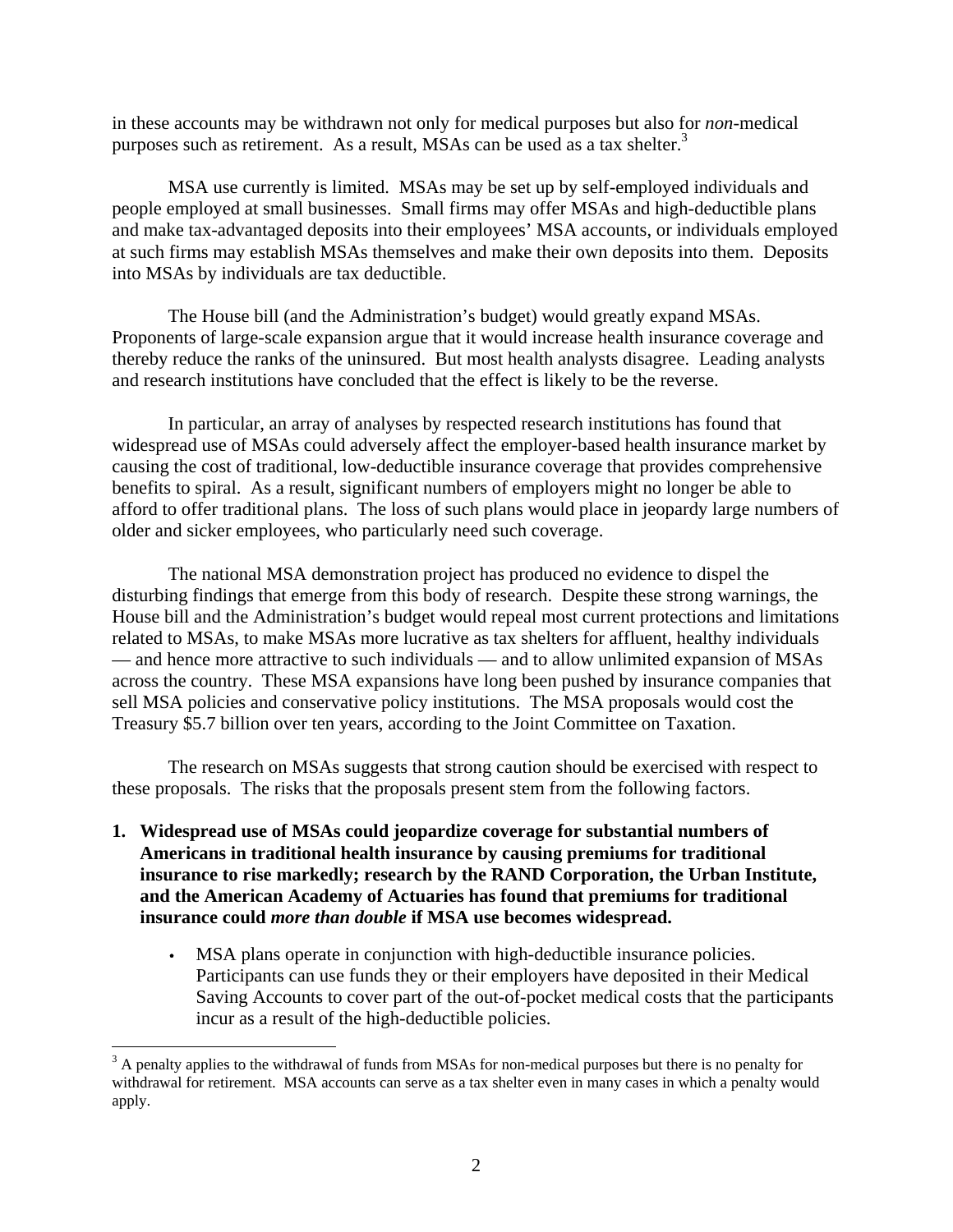- People who incur substantial medical costs generally do not fare well under such arrangements. To obtain health care services that normally would be covered under traditional comprehensive insurance, these people must spend much more of their own money. If they do not have significant income or assets, they may not be able to afford these costs and may be forced to forgo needed health care treatments.
- By contrast, people who are quite healthy can find such arrangements attractive; if they use little health care, they can accumulate funds in their MSAs on a taxadvantaged basis, since earnings accumulate tax free in the accounts. In addition, as noted above, any funds that individuals deposit in their MSAs are tax deductible. Healthy people who are affluent can find this particularly advantageous, since they are better able to afford to make large deposits into MSAs and since the tax benefits that MSAs provide are worth the most to people in the higher tax brackets.
- These features of MSAs make them especially prone to what economists and health analysts call "adverse selection," under which healthier people abandon one type of health insurance for another. When this occurs, the people who remain in the traditional type of insurance constitute a group that is less healthy — and hence more expensive, on average, to insure. If MSAs are opened up for widespread use, then young, healthy people who anticipate facing few health care costs in the year ahead may choose to participate in them in substantial numbers. But older and sicker people who judge they are likely to incur significant health care costs would tend *not* to participate; they would be better off remaining in traditional health insurance, which typically has much lower deductible amounts, includes relatively low copayments, and provides a comprehensive set of benefits.
- If MSA use become widespread and substantial numbers of healthier people choose MSAs and high-deductible policies while less healthy people do not, the pool of people who remain in traditional comprehensive health insurance will be sicker, on average, and more expensive to insure than it is today. As a result, premiums charged for comprehensive insurance policies will have to increase, perhaps by very large amounts.

## **2. Despite these risks, the House bill and the Administration's proposal are designed to lead to substantially expanded MSA use, through elimination of all limits on the use of MSAs and changes in MSA rules that would make MSAs more lucrative as tax shelters**.

• The House bill and the Administration proposal would make MSAs available to any individual who wishes to participate. This is a sharp departure from current practice, under which only workers who are in small businesses or are self-employed can use a MSA and no more than 750,000 MSA policies may be written nationwide. Under the legislation, any individual could use an MSA, and any employer — rather than just small firms — could offer them.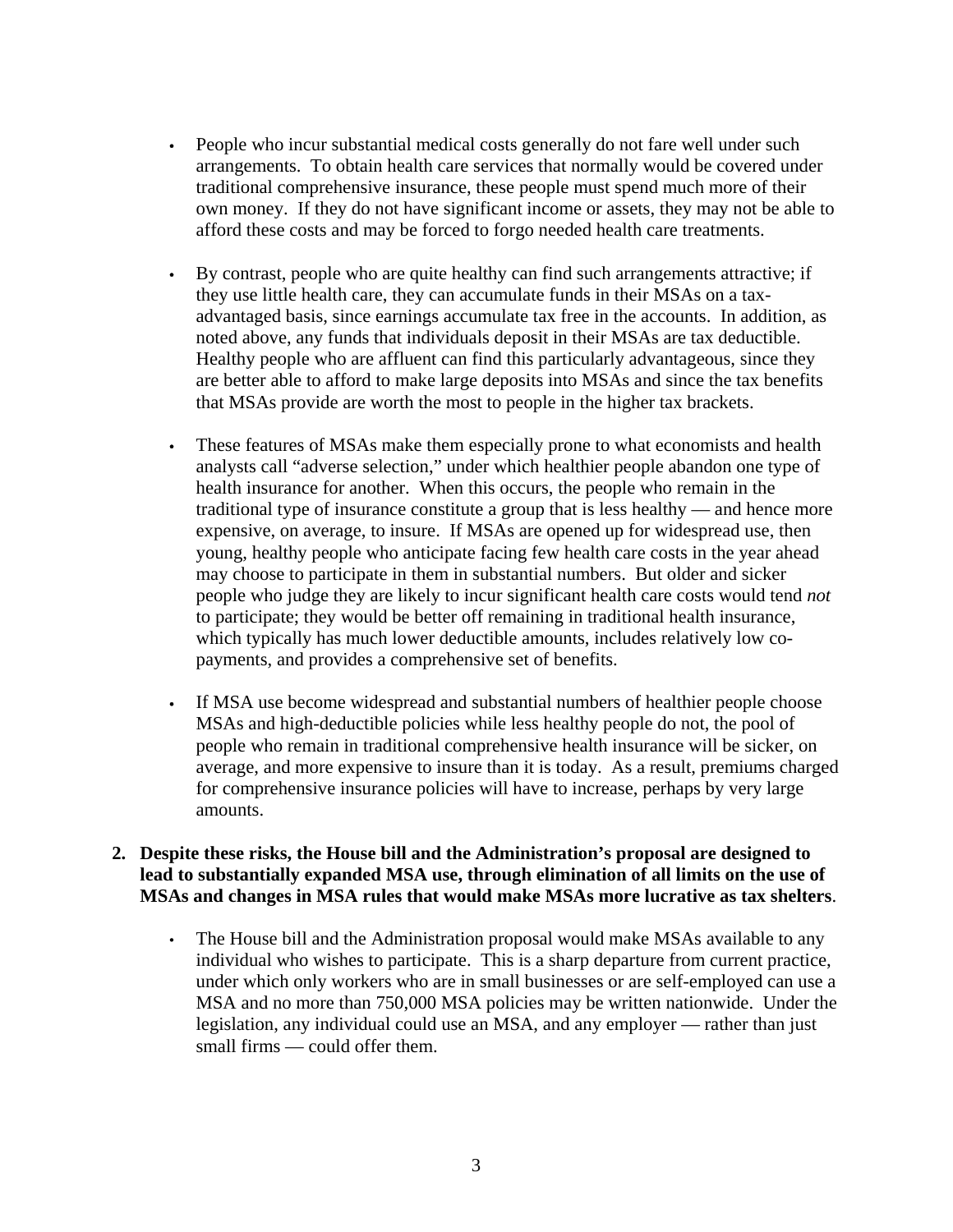- This would open up MSAs on a broad basis to affluent, healthy individuals, for whom they could be quite valuable as tax shelters. MSAs bear strong similarities to taxdeductible Individual Retirement Accounts in that the deposits an individual makes into these accounts are tax-deductible and the earnings that accumulate in the accounts are tax-free. The funds in the account are never taxed as long as they remain in the account or are withdrawn for medical purposes. (The funds are subject to taxation if withdrawn for non-medical purposes, just as funds in tax-deductible IRAs are subject to taxation when withdrawn.)
- But MSAs differ from IRAs in one key respect *there are no income limits on MSAs that prevent wealthy people from making tax-deductible contributions to them* and using them as a way for accumulating tax-free earnings on investments. This is of particular significance because the higher an individual's tax bracket, the greater the tax benefit an MSA provides.
- By opening MSAs up for widespread use, the legislation thus would enable highincome individuals to circumvent the IRA income limits by using MSAs for the same purpose — as tax shelters to accrue substantial assets over time on a tax-advantaged basis. It should be noted that at retirement, funds can be withdrawn from MSAs penalty-free for *non-*medical purposes.
- In addition, the legislation would enlarge the value of MSAs as tax shelters by increasing the amount that can be deposited in an MSA each year on a tax-deductible basis.
- If MSAs become universally available and the amount of money that can be sheltered from taxation though MSAs is increased, the tax advantages of MSAs to healthy higher-income taxpayers are likely to be marketed widely by banks and investment houses — much as IRAs are advertised — leading to further growth in MSA use.

The likely result of the legislation would be substantially increased MSA use. That, in turn, would likely drive up premiums in the traditional health insurance market.

## **3. Another reason that MSA use is likely to become more widespread under the legislation is that the legislation would be likely to lead a substantial number of employers to substitute MSAs and high-deductible insurance policies for traditional comprehensive employer-based insurance.**

• Faced with rising health care costs, some large employers recently have begun offering a package of health savings accounts that are broadly similar to MSAs, coupled with high-deductible policies, instead of offering traditional comprehensive insurance. Employers offering this package have concluded that doing so saves them money. The appeal of such packages is currently limited, however, because these health savings accounts lack the tax advantages of MSAs. Individuals cannot make tax-deductible contributions into them. Nor can they withdraw funds from these accounts upon retirement for *non*-medical purposes.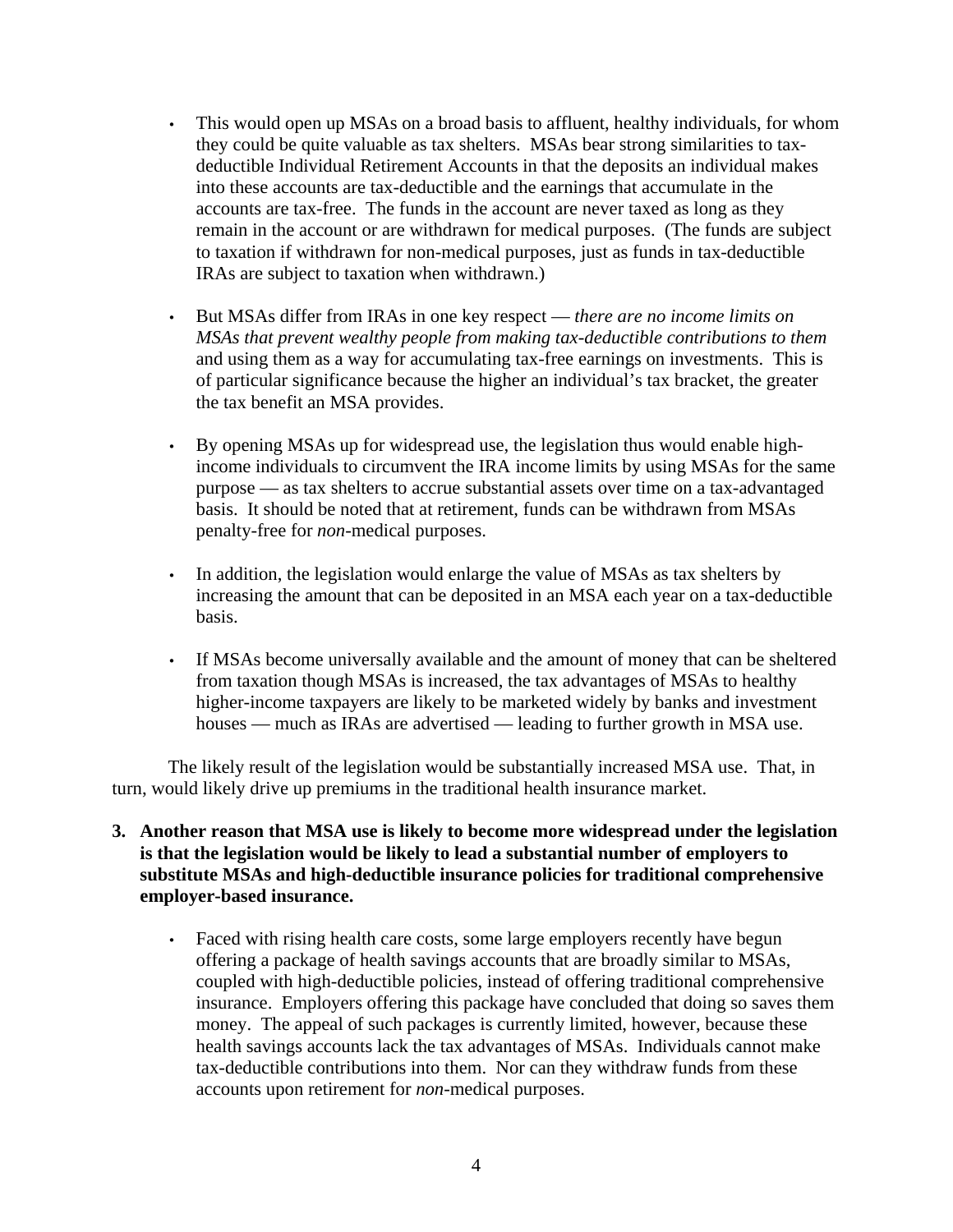- That such accounts are beginning to be offered by large employers even though the accounts lack the tax attractions of MSAs suggests that if MSAs were made universally available and their tax-shelter benefits enlarged, as the House bill would do, substantial numbers of employers might begin offering MSAs and highdeductible policies.
- There is yet another reason that some employers might replace their current insurance arrangements with MSAs coupled with high-deductible policies. Under current law, employers cannot provide a different set of health benefits to higher-income executives than to lower-paid rank-and-file workers. To provide benefits that are attractive to their managers, firms generally must provide low-cost, comprehensive coverage to all of their workers. With MSAs, however, employers could provide less costly, less generous high-deductible plans tied to MSAs without worrying as much that such plans might encourage executives to seek jobs elsewhere that offer better health benefits. High-income managers and executives could use their MSAs as tax shelters by making substantial contributions to the MSAs on a tax-deductible basis. Since these individuals would have the ability to accumulate significant amounts in their MSAs — and the value of the MSA tax break is greatest for those in the top tax brackets — these tax benefits could make up for the increases in deductibles and other reductions in covered benefits that the executives could face under the highdeductible plans their employers might substitute for more comprehensive coverage. (For rank-and-file workers — and especially less healthy workers — such a change would generally be harmful; those workers would lose comprehensive low-deductible insurance and receive, in its place, a tax break of little value to them.)
- **4. Finally, if this proposal becomes law, growing numbers of employers who do not initially seek to replace traditional comprehensive health insurance with MSAs may ultimately conclude they have little choice but to scale back comprehensive coverage significantly or eliminate it.**
	- If MSAs are broadly available, and if health care costs and thus the premium charges that employers pass through to their employees continue to rise, growing numbers of healthy individuals may withdraw from regular employer-based plans to escape the mounting charges and to take advantage of the tax breaks that MSAs provide. If this occurs, it is likely to induce growing numbers of employers at least to offer MSAs and high-deductible policies as an option.
	- But once substantial numbers of younger, healthier workers withdraw from an employer's comprehensive coverage plan — either to purchase a high-deductible policy and set up an MSA on their own or to participate in an employer-sponsored MSA/high-deductible package — a death spiral can set in for the employer's comprehensive coverage option. The withdrawal of younger and healthier workers from comprehensive insurance causes the employees left in traditional insurance to become a group that is less healthy on average and therefore more expensive to insure. As a consequence, such employers are likely to feel compelled either to raise to still-higher levels the premium co-payments their employees must make for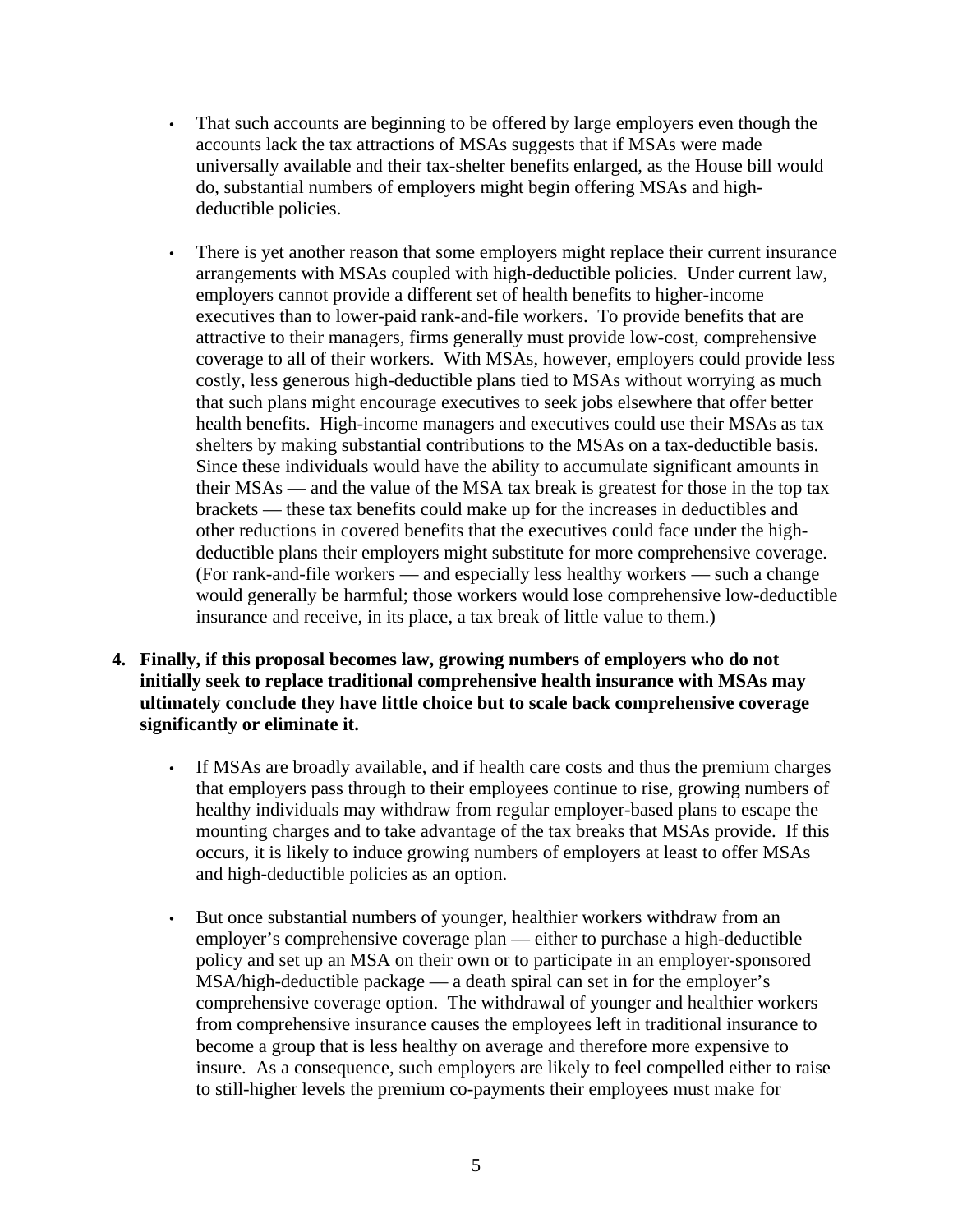comprehensive insurance, thereby driving still more of the healthier employees out of comprehensive coverage, or to cease offering comprehensive coverage altogether.

In short, if the proposed MSA expansion is approved, there is high risk it will ultimately lead to comprehensive employer-based group insurance becoming less affordable and less widely available. That would cause more people, especially those who are older and sicker and most in need of traditional comprehensive insurance, to become underinsured or uninsured. These adverse effects are likely to outweigh substantially any modest gains in coverage that an MSA expansion otherwise might produce.

The remainder of this analysis examines these issues in more detail.

### **The MSA Demonstration and the Current MSA Rules**

 $\overline{a}$ 

The bipartisan Health Insurance Portability and Accountability Act of 1996 established a demonstration to test and evaluate Medical Savings Accounts. The demonstration was designed to provide information about the effects of MSAs on workers, employers, and insurers and to do so without creating widespread, irreparable harm to the participants or the insurance market as a whole. Participation in the demonstration is limited to no more than 750,000 participants who are either employees of small businesses (businesses with 50 or fewer employees) or selfemployed individuals. Participants must be enrolled in a high-deductible health insurance policy that meets certain statutory requirements and may take tax deductions for contributions they make to MSAs in amounts up to certain limits.<sup>4</sup> Other rules governing use of MSAs during the demonstration were designed to assure that these tax-advantaged savings accounts were used largely for the purpose of obtaining medical care and would not become a general-purpose tax shelter. The demonstration was originally scheduled to run through 2000 but was subsequently extended through December 31, 2003.

The 1996 legislation called for an evaluation by the General Accounting Office to determine the effects of MSAs on the insurance market and consumers. Among other issues, the evaluation was to study the extent to which MSAs fostered "adverse selection" — a situation in which younger and healthier individuals find MSAs financially advantageous and choose MSAs while older and less healthy individuals remain in traditional insurance. Such adverse selection would be highly problematic; if younger, healthier individuals (who generally have belowaverage medical costs) shift from traditional insurance to MSAs while older, less healthy individuals (who generally have above-average medical costs) remain in traditional insurance, the cost of traditional insurance necessarily rises, making it harder for employers and employees to afford. The GAO also was charged with studying the effect of MSAs on health care costs, including the cost of health insurance premiums. The goal was that Congress would be able to

 $4 \text{ In tax year } 2003$ , high-deductible plans must have deductibles of not less than \$1,700 and not more than \$2,500 for individual coverage, and not less than \$3,350 nor more than \$5,050 for family coverage. The maximum amount that can be contributed annually equals 65 percent of the health insurance policy's deductible amount for individual coverage, and 75 percent of the deductible amount for family coverage.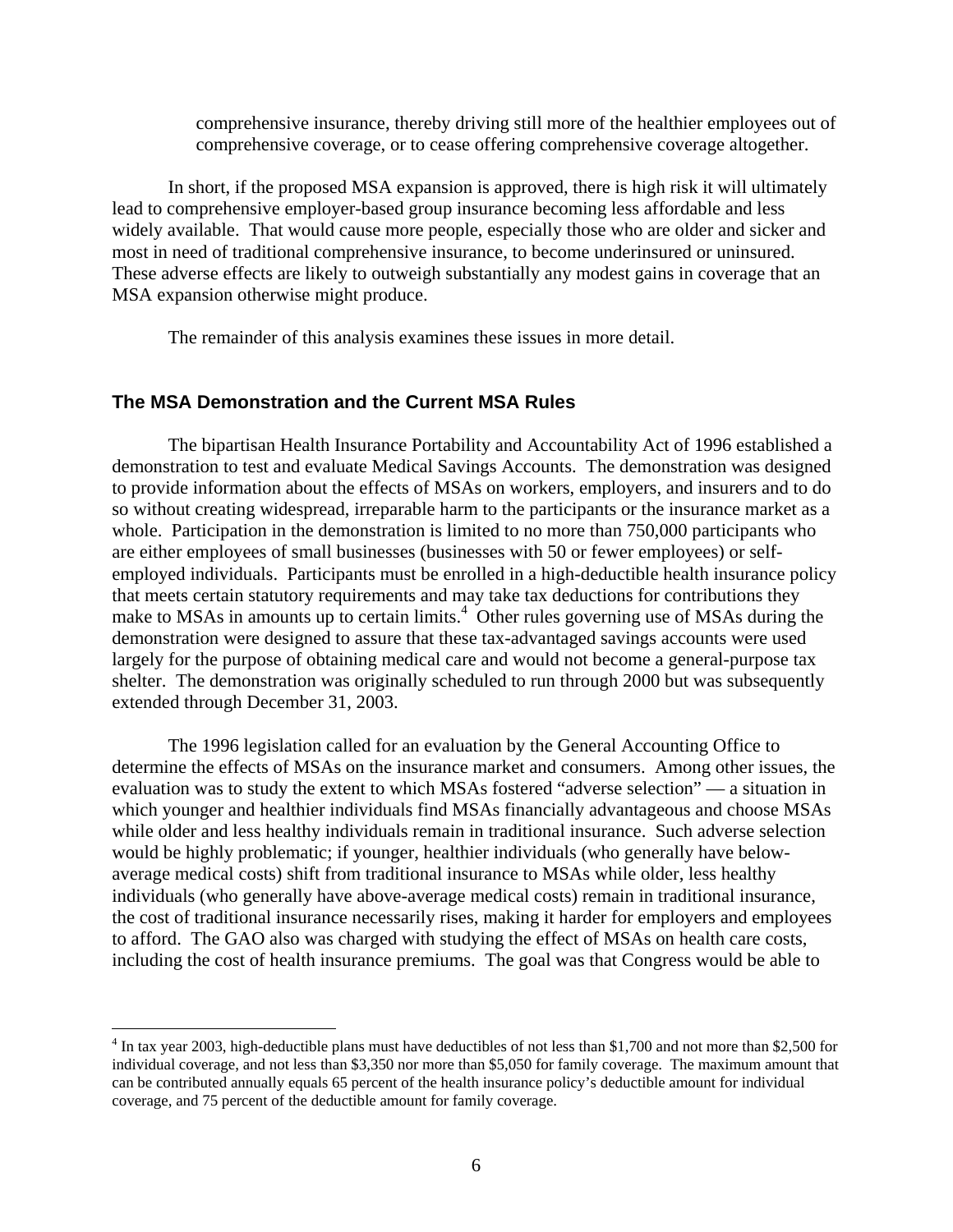#### **Is it Desirable to Shift Health Insurance to Less Comprehensive Coverage?**

The House bill and the Administration's proposal should be seen as part of a broader agenda to shift health insurance coverage more to high-deductible plans with less comprehensive benefits.The Administration has criticized traditional, low-deductible health insurance that provides comprehensive benefits and limits co-payments to relatively modest amounts, arguing that consumers may unnecessarily use health-care services because they are too heavily shielded from the economic costs.<sup>5</sup>

Yet for most low- and middle-income individuals and families — especially those who are older and sicker — high deductibles, significant cost-sharing, and lack of coverage of essential medical services can lead to prohibitive out-of-pocket expenses that discourage access to medically necessary care. In addition, substantial premiums and cost-sharing have a disproportionate impact on lower-income families and individuals and their use of medical services when such services are needed, since these people have less disposable income available for out-of-pocket health-care expenses.

Recent studies by the Commonwealth Fund heighten these concerns. One study found that socalled "bare-bone" health plans — which generally are comparable to the high-deductible plans provided with MSAs — can leave some lower-wage individuals and families with catastrophic costs well in excess of their annual incomes.<sup>6</sup> Another Commonwealth Fund study also reported that older individuals who have purchased policies in the individual health insurance market similar to the plans provided with MSAs are *twice as likely* as comparable individuals with traditional employer-based coverage to fail to see a doctor when a medical problem develops or to skip medical tests or follow-up treatment.<sup>7</sup>

examine the results of the evaluation and, on the basis of those results, determine future policy regarding MSAs.

Relatively few individuals have chosen to use MSAs during the demonstration period. The IRS estimates that in tax year 2001, some 78,900 tax returns reflected MSA contributions.<sup>8</sup> As a result of this low utilization, the GAO has not been able to conduct a full evaluation of the effects of MSAs. Nevertheless, one portion of the GAO evaluation has been completed — a survey of insurers.

MSA proponents attribute the lack of popularity of MSAs during the demonstration period in part to various statutory safeguards included in the legislation that may have discouraged participation. Those rules were put in place to guard against spiraling premium costs due to adverse selection and to prevent abuse of MSAs as a general tax shelter. MSAs are likely to gain much greater popularity if MSAs are made universally available and the rules are altered substantially to allow more widespread use of the accounts as tax shelters, as would occur under the legislation.

1

<sup>5</sup> Council of Economic Advisers, *Economic Report of the President,* February 2002, p. 63; Council of Economic Advisers, "Health Insurance Credits," February 13, 2002.

<sup>6</sup> Sherry Glied, Cathi Callahan, James Mays, and Jennifer Edwards, *Bare-Bones Health Plans: Are they Worth the Money?*, The Commonwealth Fund, May 2002.

<sup>7</sup> Elizabeth Simantov, Cathy Schoen, and Stephanie Bruegman, *Market Failure? Individual Insurance Markets for Americans*, Health Affairs, July/August 2001.

<sup>8</sup> IRS Announcement 2002-90 (October 7, 2002).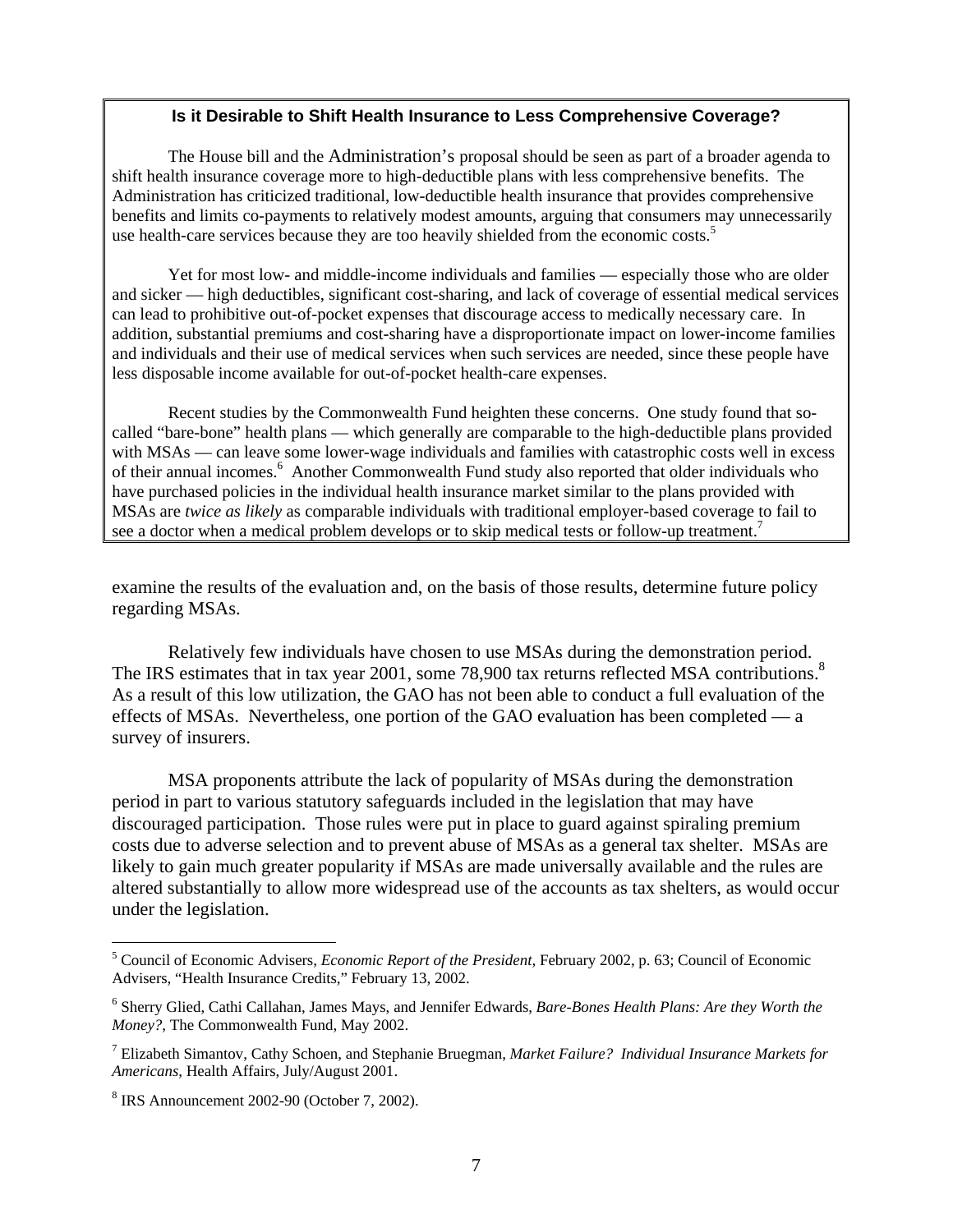## **The Administration's MSA Proposal**

The MSA proposal in the House bill and the Administration's fiscal year 2004 budget would effectively replace the MSA demonstration project with a policy that would make MSAs available to anyone who wants them. The proposal would:

- make MSAs permanent (the demonstration project currently is scheduled to expire at the end of 2003);
- open MSA participation to all individuals, eliminating the 750,000 cap on the number of people who can have MSAs and also permitting any individual to enroll in an MSA, not just those who are self-employed or in small businesses;
- increase the maximum amount that can be deposited each year in an MSA on a tax-deductible basis;<sup>9</sup>
- lower the minimum deductible amounts required of the high-deductible health insurance policies; $^{10}$  and
- allow both employers and employees to make contributions to MSAs in the same year. Currently, an individual who receives an employer contribution to an MSA is not allowed to make a deductible contribution in the same year.

These provisions would be likely to increase MSA participation quite substantially. The legislation also would likely lead to substantial expansion of the use of MSAs as tax shelters.

# **MSAs and Adverse Selection**

MSA proponents usually argue that a number of uninsured taxpayers would gain health insurance if  $\overline{MSA}$  use was more widespread.<sup>11</sup> The risk that significant numbers of currently insured individuals would *lose* their insurance if MSA use spreads widely as a result of adverse selection, however, is likely to outweigh any modest gains in coverage that may result from a MSA expansion.

 Research by the RAND Corporation, the Urban Institute, and the American Academy of Actuaries indicates that the premiums for coverage under a traditional health insurance policy could at least double, depending on the degree of "adverse selection" that MSAs trigger in the

<sup>&</sup>lt;sup>9</sup> The maximum amount that can be contributed would be increased to 100 percent of the deductible.

<sup>&</sup>lt;sup>10</sup> The minimum deductible would be reduced to \$1,000 for individual coverage and to \$2,000 for family coverage. High-deductible plans also would be permitted to provide, without counting against the deductible, up to \$100 in coverage for preventive services.

<sup>&</sup>lt;sup>11</sup> In tax year 2001, about 70 percent of MSA participants reported they were previously uninsured. This figure appears anomalous. In prior years, only a minority of MSA participants reported they were previously uninsured. In tax year 2000, 40 percent of individuals with MSAs were previously uninsured and in tax year 1998, 24 percent of individuals participating in MSAs were previously uninsured. These are the tax years for which data is available.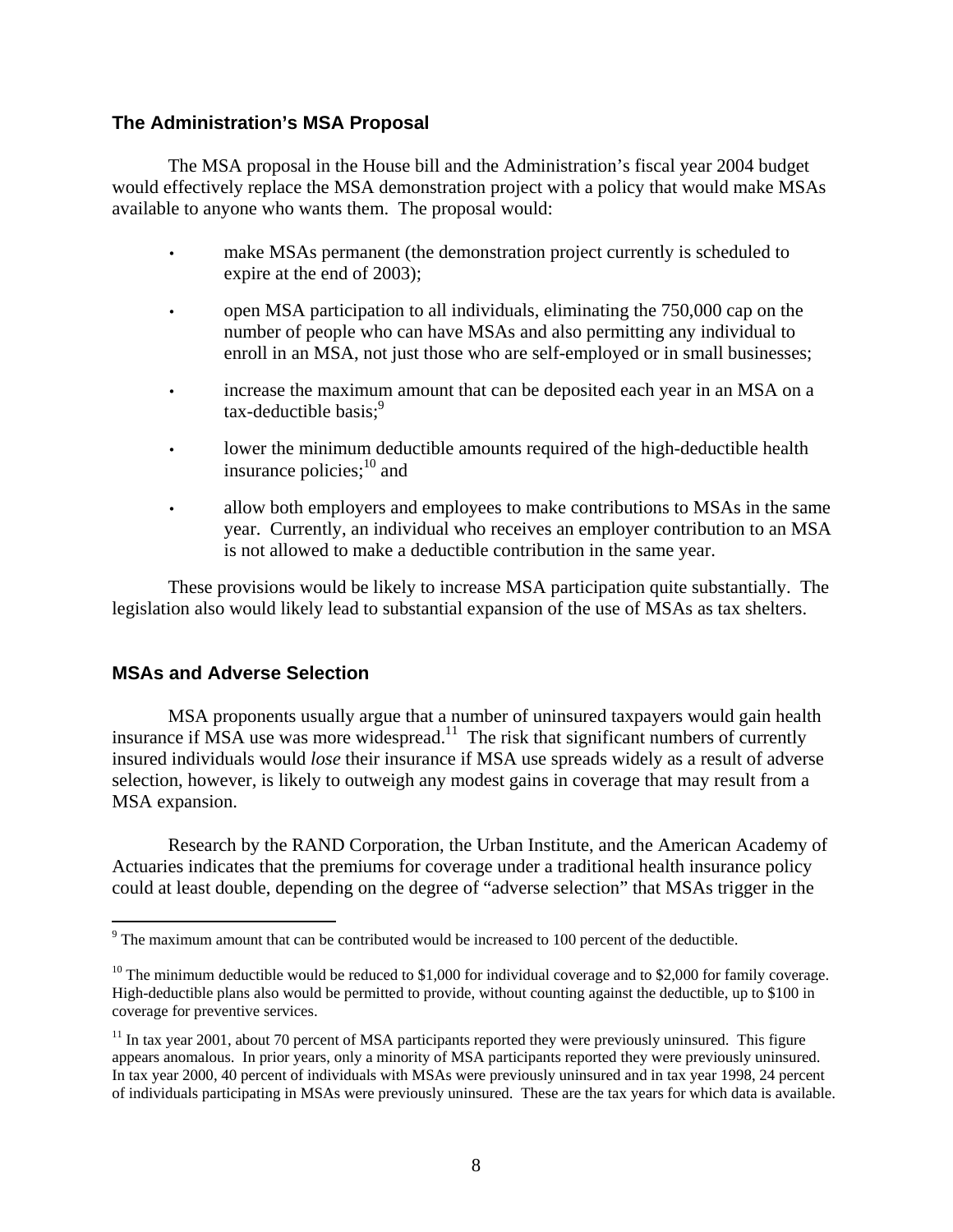insurance market.<sup>12</sup> Moreover, evidence from the survey of insurers that was conducted in conjunction with the MSA demonstration project suggests that insurance companies establish premiums for MSAs based on the assumption that adverse selection will take place. According to the survey report, "Insurers view high deductible plan enrollees as presenting a lower claims risk than enrollees in traditional low deductible plans....Insurers expect relatively better health status and lower service utilization by enrollees selecting high deductible plans and price their products accordingly."<sup>13</sup>

At the higher premium rates that would result for traditional insurance if MSA use becomes widespread, it is likely that significant numbers of employers either would be unwilling to continue offering their employees traditional insurance or would feel compelled to increase the share of the premium costs that employees must bear, which could make traditional insurance unaffordable for some workers. Rapidly increasing health care costs and the current economic slump already have moved some employers to offer less comprehensive health insurance coverage to their workers and/or increase the portion of the cost of insurance that their workers must shoulder. A Commonwealth Fund survey found that 41 percent of workers reported being charged increased employee premiums in 2002, receiving fewer benefits under their policies, or being required to make larger co-payments for services used than the year before.<sup>14</sup>

Moreover, as a result of rising health care costs, an increasing number of larger firms already are starting to offer a package that combines health accounts similar to MSAs (except that they lack the tax advantages of MSAs) with high-deductible insurance policies, in lieu of offering traditional insurance.<sup>15</sup> As with MSAs, these health accounts can be used to help defray the higher out-of-pocket medical costs that are associated with high-deductible plans. The employers that have instituted this policy generally have concluded that the contributions they make to these health accounts and high-deductible plans cost them *less* than continuing to subsidize a substantial percentage of the premium costs of traditional low-deductible, comprehensive insurance.

Today, employees who are offered these health accounts *cannot* make tax-deductible contributions to them; only their employers can contribute funds to these health accounts. In

1

 $12$  Emmett B. Keeler, et. al., "Can Medical Savings Accounts for the Nonelderly Reduce Health Care Costs?" Journal of the American Medical Association*,* June 5, 1996, p. 1666-71; Len M. Nichols, et. al., *Tax-Preferred Medical Savings Accounts and Catastrophic Health Insurance Plans: A Numerical Analysis of Winners and Losers*, The Urban Institute, April 1996; and American Academy of Actuaries, *Medical Savings Accounts: Cost Implications and Design Issues*, May 1995.

<sup>13</sup> General Accounting Office, *Medical Savings Accounts: Results from Surveys of Insurers*, December 31, 1998, GAO/HEHS-99-34, Appendix, p.14.

<sup>&</sup>lt;sup>14</sup> Jennifer Edwards, Michelle Doty and Cathy Schoen, *The Erosion of Employer-Based Health Coverage and the Threat to Workers' Health Care*, The Commonwealth Fund, August 2002.

<sup>15</sup> Kaiser Family Foundation and Health Research and Educational Trust, *Employer Health Benefits: 2002 Annual Survey*, September 2002; Melody Simmons, "It's Your Money, You Decide," Washington Post. October 29, 2002; Albert B. Crenshaw, "Proposed Health Accounts May Give Employees More Control," Washington Post, July 7, 2002; Milt Freudenheim, "A New Health Plan May Raise Expenses for Sickest Workers," New York Times, December 5, 2001; Employee Benefit Research Institute and Consumer Health Educational Council, *Consumer-Driven Health Benefits: A Continuing Evolution*, 2002.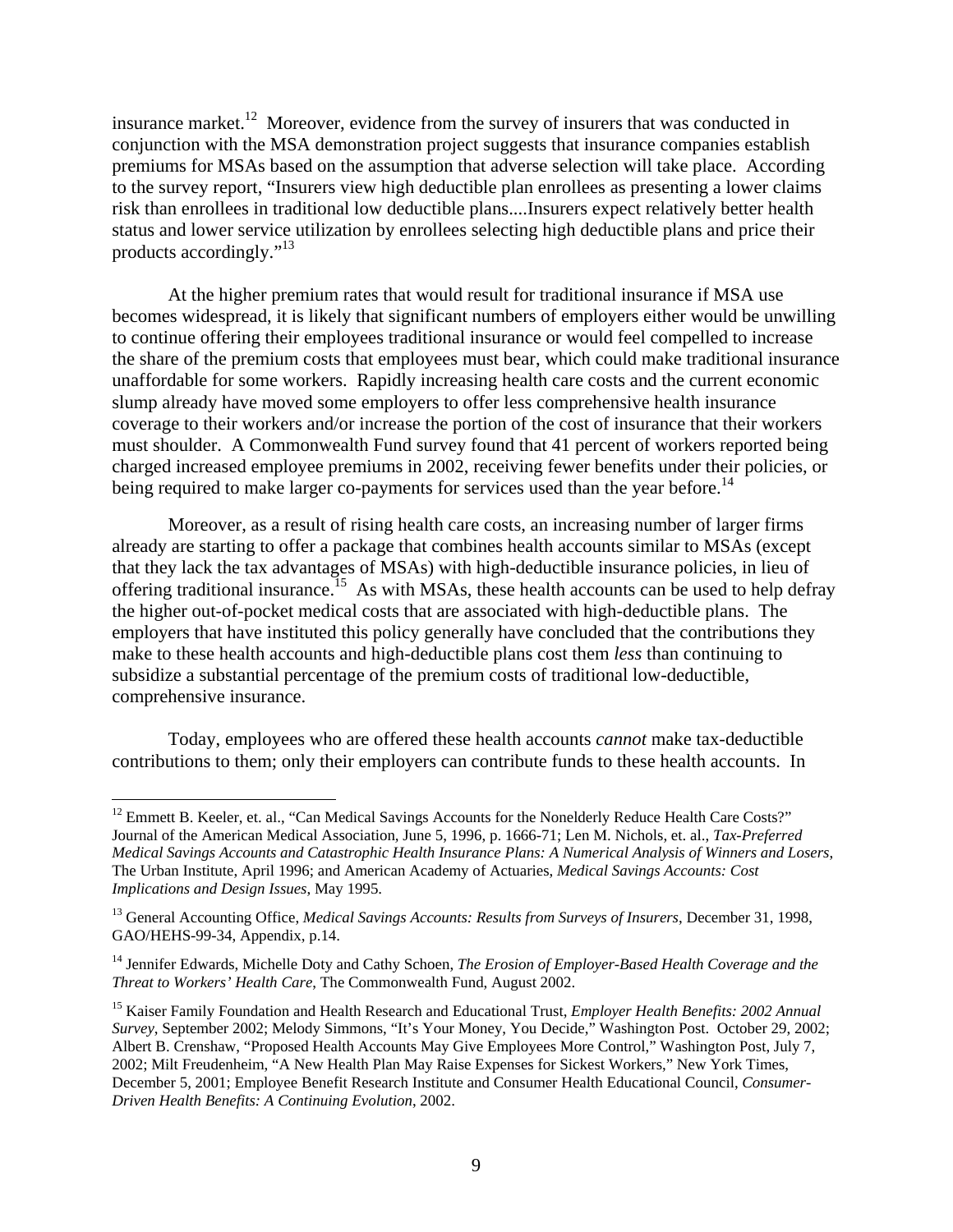addition, employees are not permitted to withdraw these funds upon retirement for non-medical purposes. In these respects, these health accounts are less attractive than MSAs. They lack MSAs' tax advantages.

But this suggests that if MSAs were made broadly available and their tax-shelter benefits were enlarged, as the Administration has proposed, their use by employers might become quite widespread. MSAs would add substantial tax-shelter advantages to the type of health accounts that some firms already are starting to offer. The House bill and the Administration's proposal likely would induce a considerably larger number of firms to pursue this course and to begin offering MSAs and high-deductible plans. If that occurs, MSA use is likely to become much more widespread, and adverse selection more prevalent.

The higher premiums for traditional insurance that would likely result from the adverse selection this would engender would accelerate the movement from traditional health insurance to high-deductible, less-comprehensive coverage. This should be of concern: a recent study from the Employee Benefit Research Institute concludes that the loss of comprehensive coverage would leave many people who need significant amounts of health care, such as individuals with chronic conditions, little recourse but to become underinsured or uninsured.<sup>16</sup>

### **Use of MSAs as Tax Shelters**

 $\overline{a}$ 

 MSAs bear similarities to tax-deductible Individual Retirement Accounts: contributions to MSAs are deductible from income; the contributions can be left in the accounts for years and invested in stocks, bonds, or similar assets; and tax is deferred on the amounts that the accounts earn (i.e., earnings on an MSA account compound free of tax). Furthermore, while deposits and earnings are never taxed if MSA funds are used to pay medical costs, the tax advantages of MSAs can be substantial even if the funds in the accounts are later withdrawn and used primarily or exclusively for non-medical purposes. If deposits are held until retirement age, there is no penalty for withdrawal for non-medical purposes. Even if funds are withdrawn for non-medical purposes *before* retirement age, there are a number of circumstances under which the value of the tax-free compounding of the deposits over a number of years would outweigh the penalty that must be paid for a non-medical withdrawal.

 MSAs do, however, differ from IRAs in a key respect — there are no income eligibility limits on MSAs that prevent wealthy people from using them as tax shelters.<sup>17</sup> As a result, opening up MSAs to all individuals and increasing the amount of tax-deductible contributions that may be made to them, as the House bill and the Administration's proposal would do, would

<sup>16</sup> Laura Tollen and Robert Crane, *A Temporary Fix? Implications of the Move Away from Comprehensive Health Benefits*, Employee Benefit Research Institute, April 2002.

 $17$  In 2003, people covered by a retirement plan through their place of employment may make tax-deductible contributions to IRAs if their income is below \$70,000 for married filers and \$50,000 for most other filers. These levels are scheduled to rise to \$100,000 for married filers and \$60,000 for singles filers by 2007. The income limits are higher for "Roth IRAs": \$160,000 for married filers and \$110,000 for most other filers. (Under Roth IRAs, contributions are not tax deductible, but withdrawals at retirement are tax free.)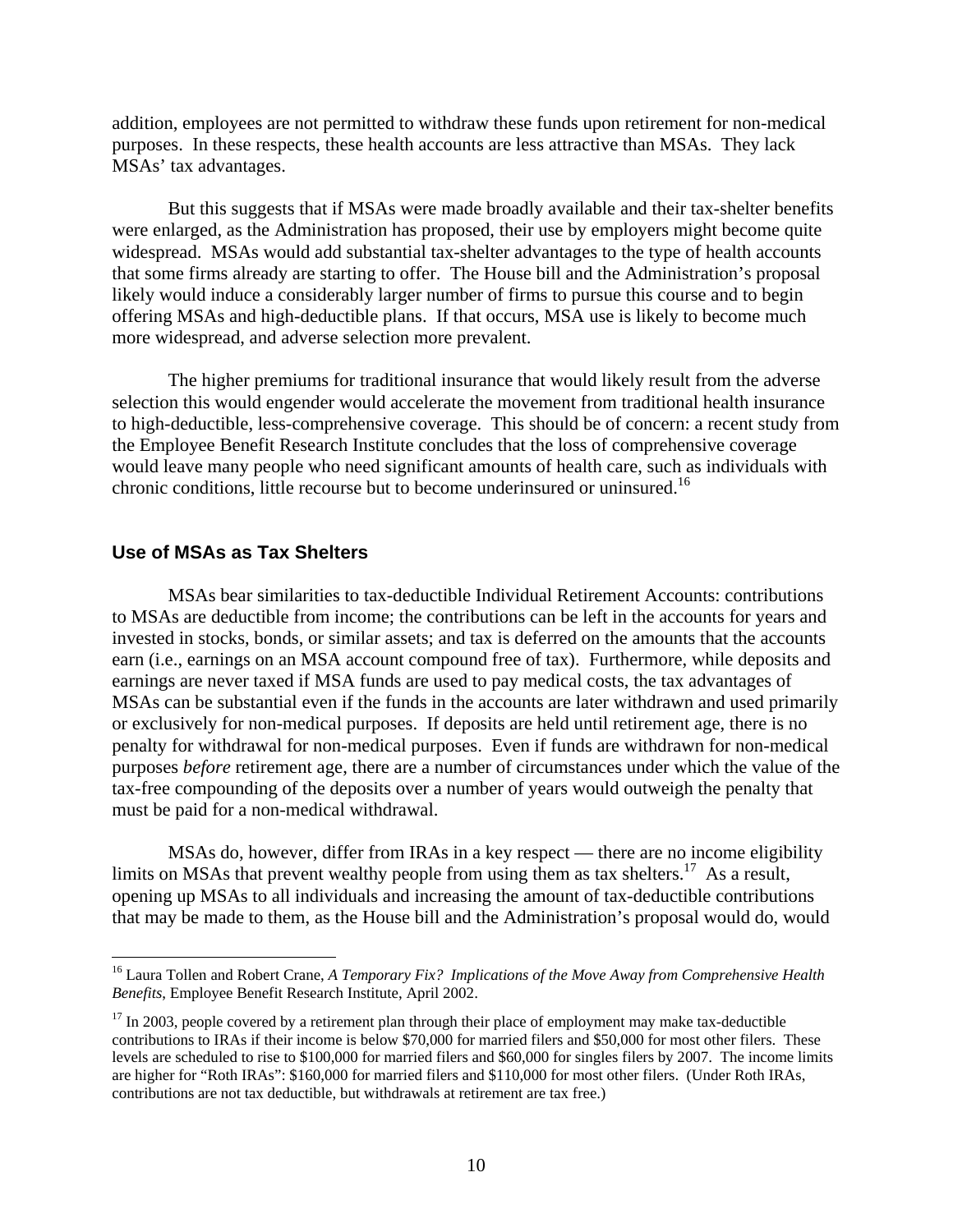enable high-income taxpayers who cannot use IRAs because of the income limits to begin using MSAs as significant tax shelters.

 When the MSA demonstration was starting, a number of financial experts pointed out the possibilities for use of the accounts as tax shelters for those with high incomes.18 A *New York Times* article profiled a relatively well-off MSA holder who chose to pay medical expenses with other funds, leaving his MSA deposits to grow tax-free.<sup>19</sup>

 The survey of insurers conducted under contract with the GAO indicates that the MSA market has indeed developed in a manner that reflects the attractiveness of MSAs as tax shelters to affluent individuals. The survey reported on "insurers' perceptions that MSA enrollees are using their accounts primarily as tax-sheltered savings vehicles rather than as sources of taxsheltered funds for paying medical expenses."<sup>20</sup> The survey also noted that MSA insurers reported that they are targeting highly paid professionals and other types of more affluent individuals (like farmers and ranchers and people in partnership firms, such as legal and medical practices) in marketing MSAs.

 Making MSAs more widely available would increase their use as tax shelters, especially by affluent individuals who would benefit the most from the tax shelters and who tend to be in better-than-average health.

#### **MSAs and Employer-Based Coverage**

 Over time, "adverse selection" would drive up premiums and probably result in more employers concluding they could no longer afford to offer traditional health insurance. Making MSAs widely available is likely to result in more employers offering MSAs and high-deductible health insurance policies in lieu of more comprehensive group policies.

 Employers have traditionally been concerned about their ability to recruit and retain higher income managers if the health benefits they offer are not comprehensive. The expanded availability of MSAs could change that. The individuals who would be least affected by employers switching to MSAs and high-deductible policies would be higher-income taxpayers who could afford to contribute a portion of their wages on a tax-deferred basis to MSAs and who would benefit most from the MSA tax break because they are in a high tax bracket. For these individuals, the tax shelter benefits from MSAs would tend to outweigh the greater out-of-pocket costs associated with high-deductible plans, making the MSA/high-deductible package an attractive one.

 The legislation also includes changes that would vitiate current MSA rules that prevent employers from setting up MSAs in a manner that primarily benefits highly paid executives and

 $\overline{a}$ 

<sup>&</sup>lt;sup>18</sup> Vivian Marino, Associated Press release, August 15, 1997.

<sup>19</sup> Margaret O. Kirk, "Medical Accounts: Mixed Reviews," *New York Times*, July 5, 1998.

<sup>&</sup>lt;sup>20</sup> General Accounting Office.